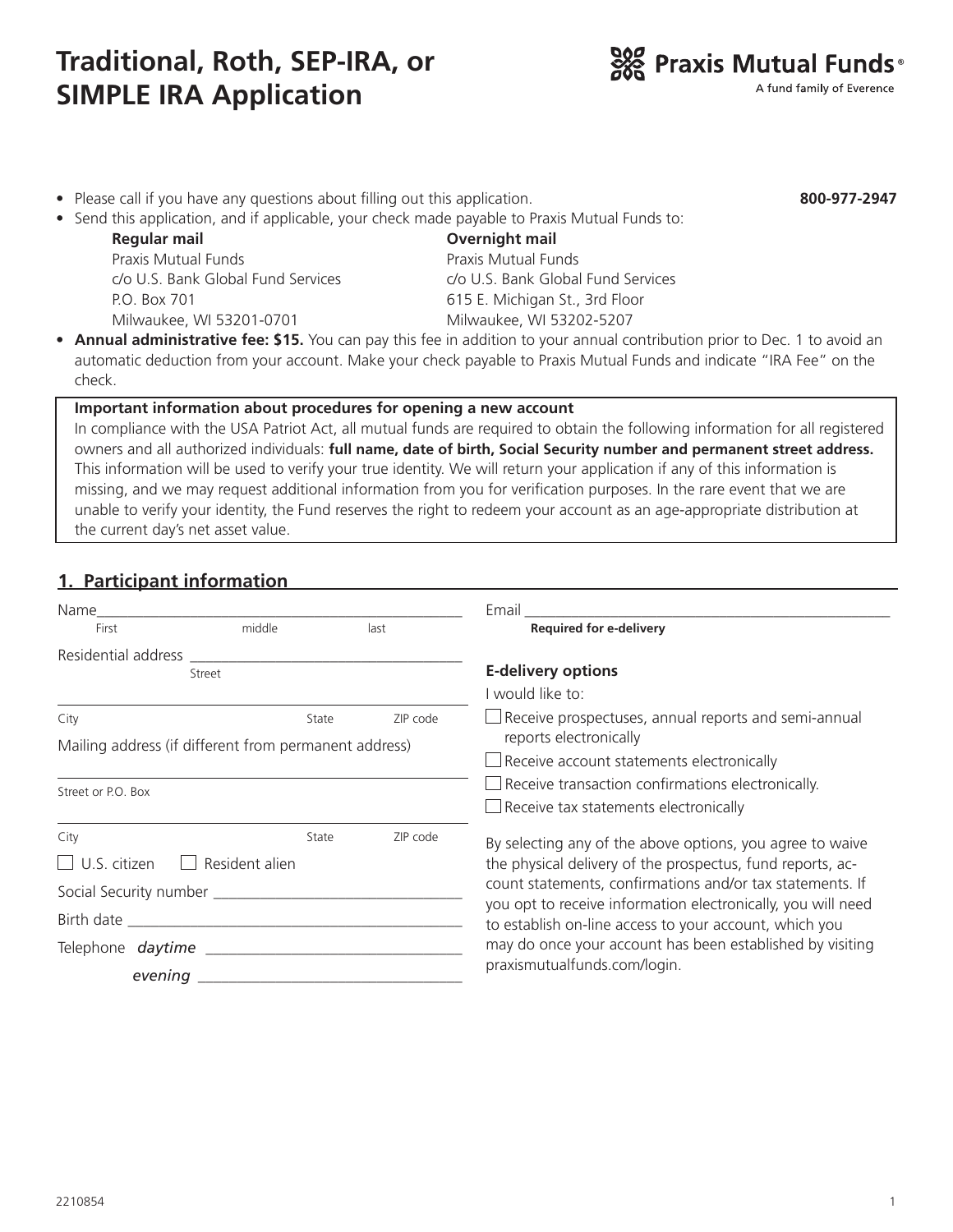| 2. Type of IRA                                                                                                                                                                                                                                                                                                                                                      |                                                                                                                                                                                                                                                                                                                                                                       |  |  |
|---------------------------------------------------------------------------------------------------------------------------------------------------------------------------------------------------------------------------------------------------------------------------------------------------------------------------------------------------------------------|-----------------------------------------------------------------------------------------------------------------------------------------------------------------------------------------------------------------------------------------------------------------------------------------------------------------------------------------------------------------------|--|--|
| Please check one box. (Complete a separate application for<br>each type of account.)<br>$\Box$ Traditional IRA<br>$\Box$ For tax year $\Box$<br>$\Box$ IRA to IRA transfer (please complete IRA Transfer Form)<br>$\Box$ Rollover (shareholder had receipt of funds)<br>$\Box$ Inherited IRA                                                                        | SEP (Simplified Employee Pension Plan) - Each employee<br>must complete an IRA application<br>$\Box$ Contribution<br>Transfer from another SEP-IRA account<br>$\Box$ Rollover (shareholder had receipt of funds)<br><b>SIMPLE IRA</b><br>$\Box$ Contribution<br>$\Box$ Transfer from another SIMPLE IRA account<br>$\Box$ Rollover (shareholder had receipt of funds) |  |  |
| <b>IRA Rollover Account</b><br>$\Box$ Rollover IRA to Rollover IRA<br>Direct rollover from qualified plan - complete any<br>additional form(s) required by your plan administrator.<br>Please check the type of qualified plan:<br>$\Box$ Corporate $\Box$ Pension $\Box$ Profit sharing plan<br>$\Box$ 401(k) $\Box$ 403(b) $\Box$ Other $\Box$<br><b>Roth IRA</b> | For SEP-IRA and SIMPLE IRA only<br>Employer information<br>Street                                                                                                                                                                                                                                                                                                     |  |  |
| For tax year ________________<br>$\Box$ Roth IRA to Roth IRA transfer (please complete Request<br>for Transfer or Conversion to a Roth IRA)<br>Traditional IRA conversion to Roth IRA (please complete<br>Request for Transfer or Conversion to a Roth IRA)<br>Rollover from Roth IRA (shareholder had receipt<br>of funds)<br>Inherited Roth IRA                   | City<br>ZIP code<br>State                                                                                                                                                                                                                                                                                                                                             |  |  |

### **3. Investment selection**

Please invest my check, direct rollover, or transfer as follows. The contribution will be credited to the current tax year unless otherwise noted. **Minimum initial investment – Genesis: \$1,000; other: \$2,500. See Section 4 for exceptions.**

| <b>Fund selection</b>           | Amount | Percentage      | Tax<br>year |
|---------------------------------|--------|-----------------|-------------|
| Genesis Portfolios              |        |                 |             |
| Conservative (3171)             |        | %<br>or         |             |
| Balanced (3172)                 |        | %<br>or         |             |
| Growth (3173)                   |        | $\%$<br>or      |             |
| Money Market Account* (3156)    |        | $\%$<br>or      |             |
| Impact Bond Fund (3157)         |        | $\%$<br>or      |             |
| Value Index Fund (3160)         |        | $\%$<br>or      |             |
| Growth Index Fund (3162)        |        | $\%$<br>or      |             |
| Small Cap Index Fund (3161)     |        | $\%$<br>or      |             |
| International Index Fund (3163) |        | $\%$<br>or      |             |
| Annual administrative fee       |        |                 |             |
| Total                           |        | $\%$<br>( ) ( ) |             |
|                                 |        |                 |             |

*\*See the Everence Money Market Account Fact Sheet for details.*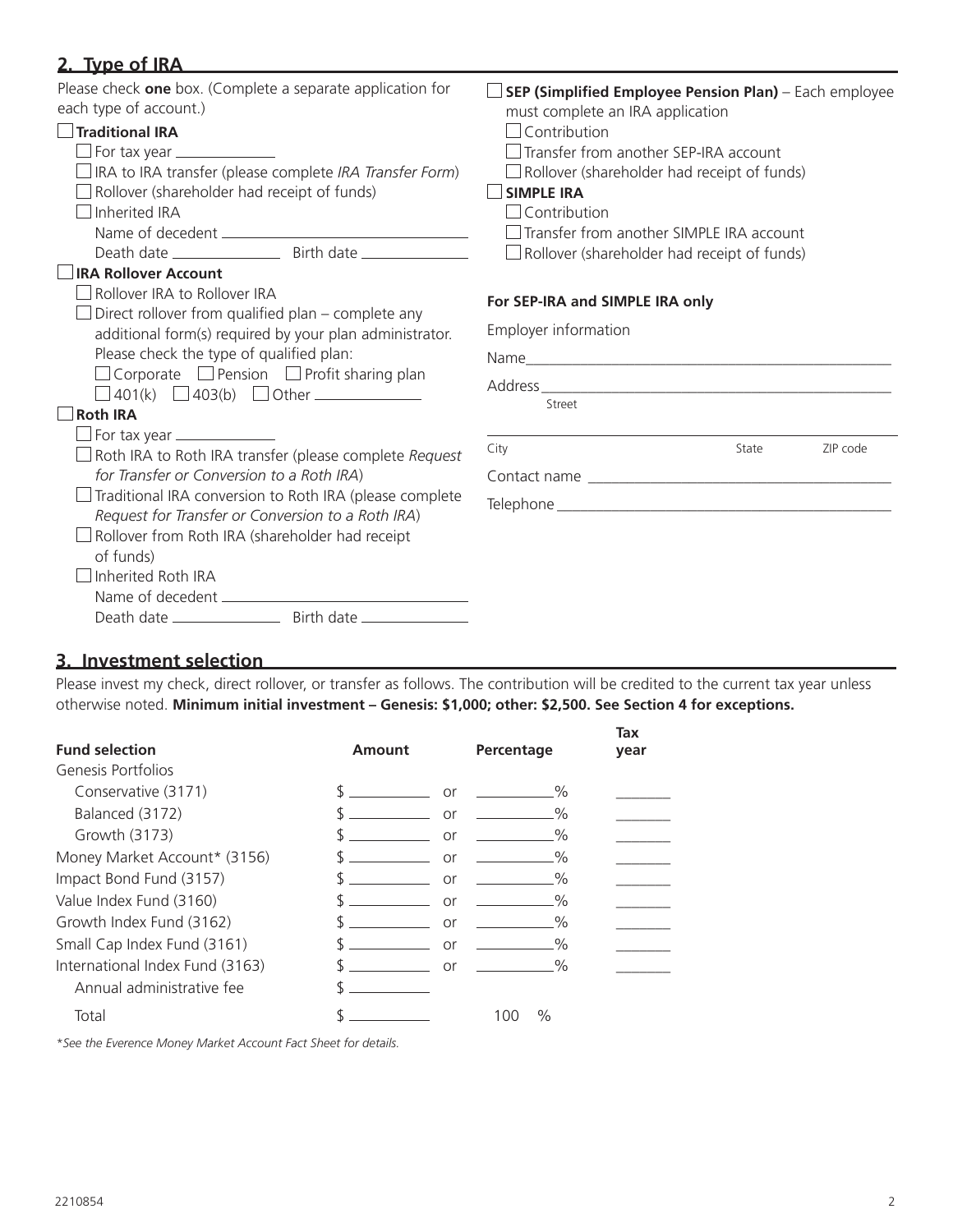## **4. Automatic investment plan (AIP)**

You can make investments automatically from your checking or savings account by completing the following information.

- Provide your bank information by completing Section 8
- The minimum purchase amount is **\$50 for Genesis Funds, \$100 for other Funds**
- Initial purchase **can** be made through Automatic Investment for Genesis Portfolios only
- Automatic investments will begin 7 business days after the initial set-up

#### **Amount**

| Genesis Portfolios              |                                                 |
|---------------------------------|-------------------------------------------------|
| Conservative (3171)             | $\mathcal{S}$ and $\mathcal{S}$                 |
| Balanced (3172)                 | <u> 1989 - Jan Albert Barnett, fransk konge</u> |
| Growth (3173)                   | $\sim$ $\sim$                                   |
| Money Market Account (3156)     | $\mathcal{S}$                                   |
| Impact Bond Fund (3157)         | $\frac{1}{2}$                                   |
| Value Index Fund (3160)         | $\sim$                                          |
| Growth Index Fund (3162)        | $\mathcal{S}$ and $\mathcal{S}$                 |
| Small Cap Index Fund (3161)     | $\sim$                                          |
| International Index Fund (3163) | <u>and the state of the state of the state</u>  |
| Total investment                |                                                 |

Please choose the day and frequency of your investment.

Day of investment \_\_\_\_\_\_\_\_\_\_\_\_\_ (1-28)

|  | Frequency $\Box$ Semi-monthly |
|--|-------------------------------|
|  | $\Box$ Monthly                |
|  | $\Box$ Quarterly              |
|  | $\Box$ Semi-annually          |
|  | $\Box$ Annually               |

Starting month

**By choosing Automatic Investment Plan, I authorize Praxis Mutual Funds' transfer agent to charge the account mentioned above, and invest the monies into the Praxis fund(s) listed on the stated date(s). I will be responsible for assuring the monies are available in the designated bank account. I understand that if the day I selected falls on a weekend or holiday, the auto invest will be run the next business day.**

Contributions made through this service are credited to the tax year in which contributions are made. Prior year contributions can be made by sending a check indicating the tax year for which the purchase is to be credited.

#### **5. Rights of accumulation**

 $\Box$  Account owner, spouse and minor children (under age 21) living at the same address can aggregate accounts (excluding the Money Market Account) to reduce sales charges. Please refer to the prospectus for more information. The Social Security or account numbers for the accounts to be aggregated are as follows:

| <b>Fund</b> | <b>Account number</b> | <b>Social Security number</b> |
|-------------|-----------------------|-------------------------------|
|             |                       |                               |
|             |                       |                               |
|             |                       |                               |

#### **6. Letter of intent**

You can qualify for a reduced sales charge by making additional investments within a 13-month period.

 $\Box$  I agree to the terms of the letter of intent set forth in the prospectus. Although I am not obligated to do so, I plan to invest over a 13-month period in shares of one or more of the above funds (except money market) an aggregate amount at least equal to that indicated below.

 $\Box$ \$50,000  $\Box$ \$100,000  $\Box$ \$250,000  $\Box$ \$500,000  $\Box$ \$1,000,000

| $\_$ \$100,000 |  |
|----------------|--|
|----------------|--|

Please note that all future purchases must refer to this letter of intent. See prospectus for details.

# **7. Telephone and internet options**

Check if you **do not** want the ability to make telephone and/or internet purchases,\* redemptions\* or exchanges per the prospectus.

*\*You must provide bank instructions and a voided check or savings deposit slip in Section 8.*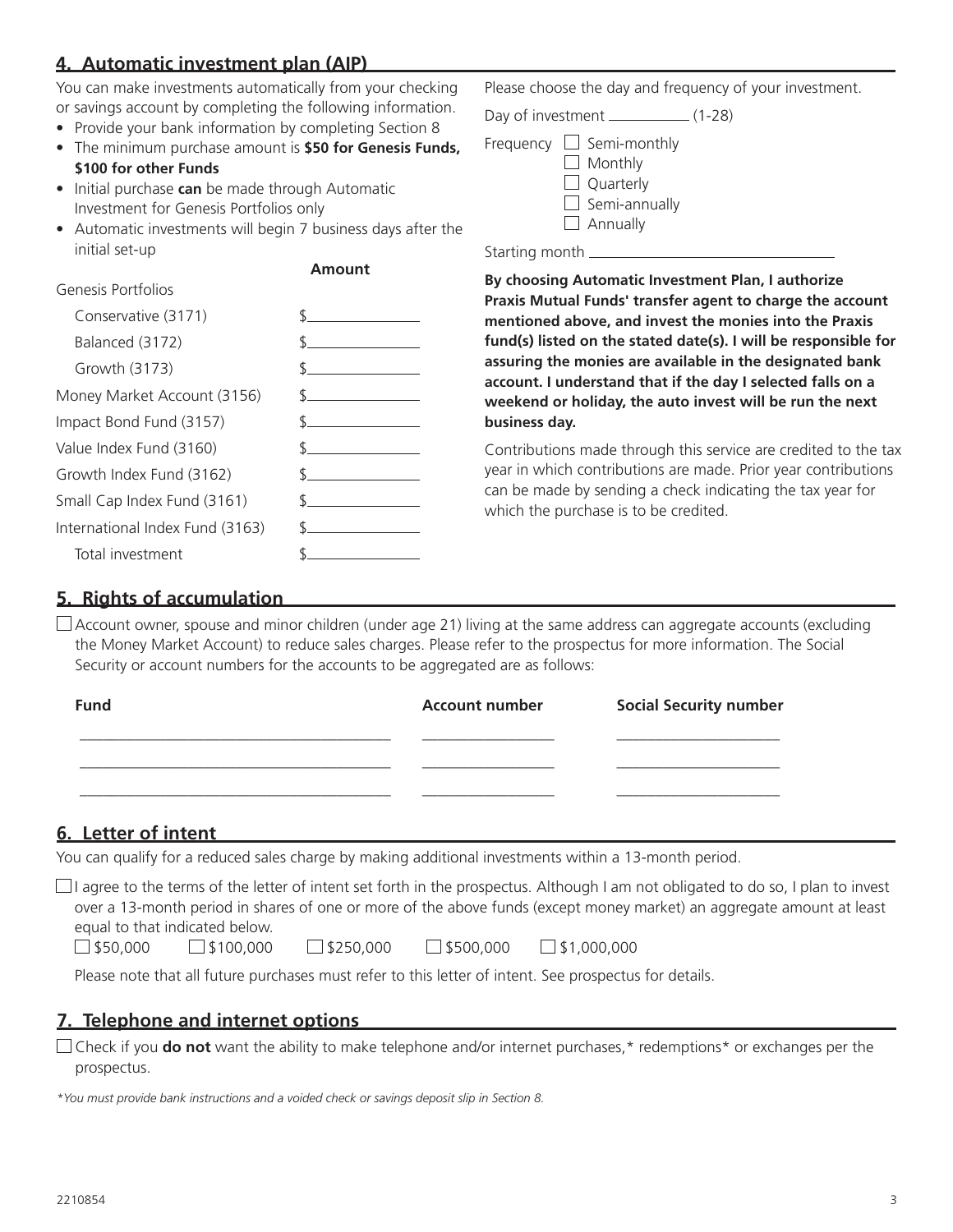### **8. Bank information**

| Bank name                                 |      |       |                     | Account holder name                             |
|-------------------------------------------|------|-------|---------------------|-------------------------------------------------|
| Address                                   |      |       |                     |                                                 |
| Bank street address (do not use P.O. Box) |      |       | Bank account number |                                                 |
|                                           | City | State | ZIP code            | $\Box$ Savings (attach preprinted deposit slip) |
|                                           |      |       |                     | $\Box$ Checking (attach voided check)           |

### **9. Beneficiary designation**

I designate the individual(s) named below as my primary and contingent beneficiaries of this IRA custodial account. In the event of my death, the balance in the account shall be paid to the Primary Beneficiaries who survive me in equal shares (or in the specified shares, if indicated). If none of the Primary Beneficiaries survive me, the balance in the account shall be paid to the Contingent Beneficiaries who survive me in equal shares (or in the specified shares, if indicated). If no Contingent Beneficiaries survive me, the balance in the account will be paid to my estate. If no beneficiaries are named, the balance in the account will be paid according to the Custodial Agreement default designation. Consult your tax advisor for assistance.

I revoke all prior IRA beneficiary designations, if any, made by me with respect to this IRA account. I understand that I may change or add beneficiaries at any time by completing and delivering the proper form to the custodian.

**If I make a per stirpes designation, I understand that the custodian will accept as complete and accurate all written instructions provided in good order by the estate/executor with regard to the identification of my beneficiaries and the allocations thereto.** 

 **Check here if you have attached and signed a separate sheet with additional Primary or Contingent Beneficiaries.**

| <b>Primary beneficiary A:</b>    |       | <b>Primary beneficiary B:</b> |                                  |       |                   |  |
|----------------------------------|-------|-------------------------------|----------------------------------|-------|-------------------|--|
|                                  |       |                               |                                  |       |                   |  |
|                                  |       |                               |                                  |       |                   |  |
|                                  |       |                               |                                  |       |                   |  |
| City                             | State | ZIP                           | City                             | State | ZIP               |  |
|                                  |       |                               |                                  |       |                   |  |
|                                  |       |                               |                                  |       |                   |  |
| <b>Contingent beneficiary A:</b> |       |                               | <b>Contingent beneficiary B:</b> |       |                   |  |
|                                  |       |                               |                                  |       |                   |  |
|                                  |       |                               |                                  |       |                   |  |
|                                  |       |                               |                                  |       |                   |  |
| City                             | State | ZIP                           | City                             | State | ZIP               |  |
|                                  |       |                               |                                  |       |                   |  |
|                                  |       |                               |                                  |       | Share $\_\_\_\_\$ |  |

#### **If your spouse is not the primary beneficiary**

(Complete only if required by state law (AZ, CA, ID, LA, NV, NM, TX, WA, WI).

I certify that I am the spouse of the individual named above. I consent to the above designation of beneficiary(ies). I understand that if anyone other than me is designated as primary beneficiary on this form, I am waiving any rights I may have to receive benefits under the plan when my spouse dies.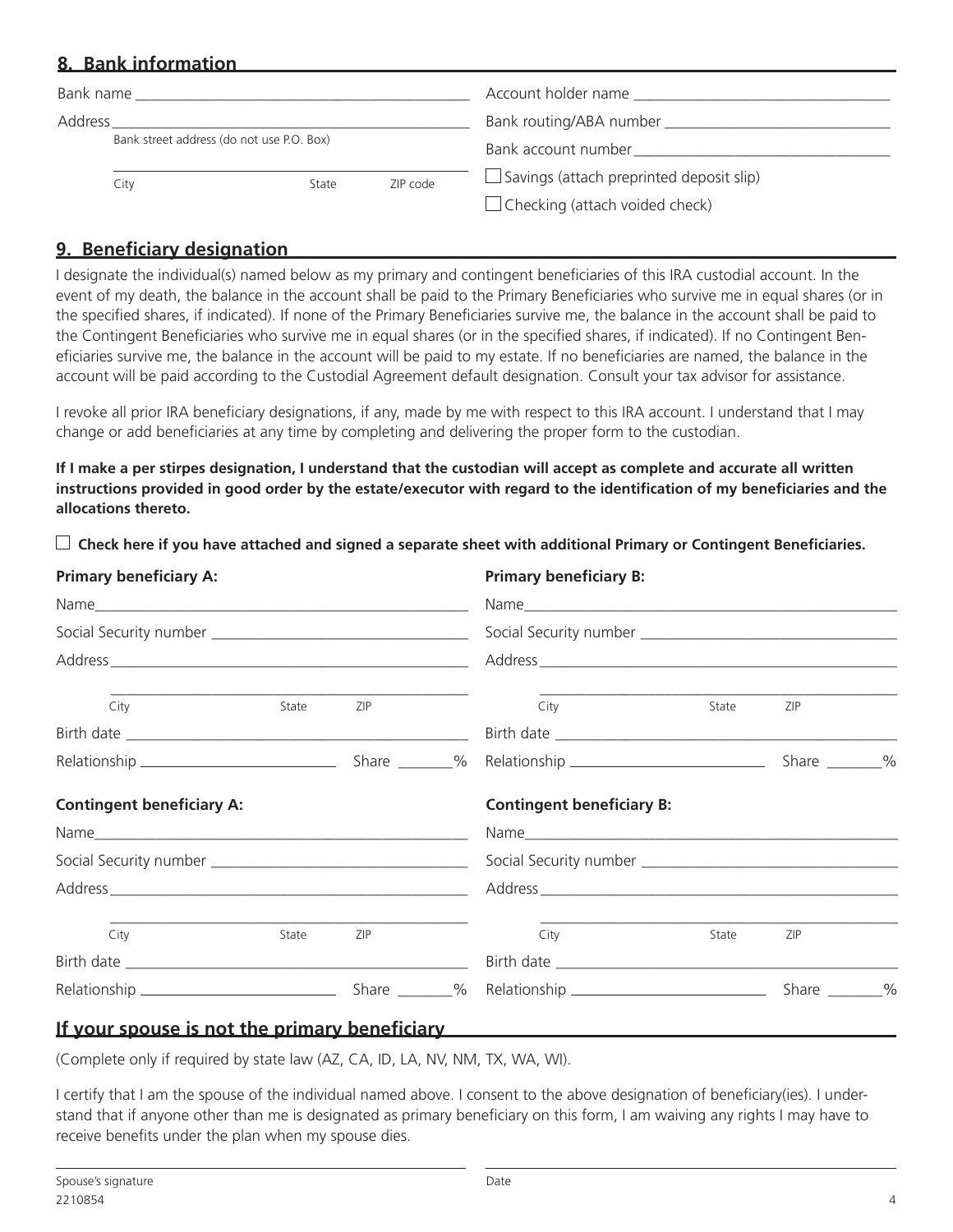#### **10. Householding**

By signing this application, you authorize each Fund to send one copy of prospectuses and shareholder reports to multiple shareholders with the same last name and same address of record. This process, known as "householding," reduces the volume of mail you receive from the Funds. If you do not want to participate in householding and each shareholder wishes to receive his or her own copy of prospectuses and reports, please check the box below. If you or others in your household invest in the Funds through a broker or other financial institution, you may receive separate prospectuses and shareholder reports, regardless of whether or not you have consented to householding on your Praxis application.

#### $\Box$ I decline to participate in householding.

(Check the box only if you **do not** want your reports householded.)

### **11. Signature and taxpayer I.D. certification**

- I have read and understand the *Disclosure Statement and Custodial Account Agreement*. I adopt the Praxis Mutual Funds (the "Fund") Custodial Account Agreement, as it may be revised from time to time and appoint the Custodian or its agent to perform those functions and appropriate administrative services specified. I have received and read the prospectus for the Fund. I understand the Fund's objectives and policies and agree to be bound to the terms of the prospectus. Before I request an exchange, I will obtain the current prospectus for each Fund. I acknowledge and consent to the householding (i.e. consolidation of mailings) of documents such as prospectuses, shareholder reports, proxies and other similar documents. I may contact the Fund to revoke my consent. I agree to notify the Fund of any errors or discrepancies within 45 days after the date of the statement confirming a transaction. The statement will be deemed to be correct, and the Fund and its transfer agent shall not be liable if I fail to notify the Fund within such time period. I certify that I am of legal age and have legal capacity to make this purchase.
- If I am opening a Traditional IRA with a distribution from an employersponsored retirement plan, I elect to treat the distribution as a partial or total distribution and certify that the distribution qualifies as a rollover contribution. I understand that the fees relating to my account may be collected by redeeming sufficient shares. The custodian may change the fee schedule at any time.
- I understand my mutual fund account may be transferred to my state of residence if no activity occurs within my account during the inactivity period specified in my State's abandoned property laws.
- The Fund, its transfer agent, and any officers, directors, employees or agents of these entities (collectively "Praxis Mutual Funds") will not be responsible for banking system delays beyond their control. By completing the banking section of this application, I authorize my bank to honor all entries to my bank account initiated through U.S. Bank, NA, on behalf of the applicable Fund. Praxis Mutual Funds will not be liable for acting upon instructions believed to be genuine and in accordance with the procedures described in the prospectus or the rules of the Automated Clearing House. When AIP or Telephone Purchase transactions are presented, sufficient collected funds must be in my account to pay them. I agree that my bank's treatment and rights to respect each entry shall be the same as if it were signed by me personally. I agree that if any such entries are dishonored with good or sufficient cause, my bank shall be under no liability whatsoever. I further agree that any such authorization, unless previously terminated by my bank in writing, is to remain in effect until the Fund's transfer agent receives and has had a reasonable amount of time to act upon a written notice of revocation.

**Under penalties of perjury, I certify that:**

- **1. The number shown on this form is my correct taxpayer identification number, (or I am waiting for a number to be issued to me), and**
- **2. I am not subject to backup withholding because: (a) I am exempt from backup withholding, or (b) I have not been notified by the Internal Revenue Service (IRS) that I am subject to backup withholding as a result of a failure to report all interest or dividends, or (c) the IRS has notified me that I am no longer subject to backup withholding, and**
- **3. I am a U.S. citizen or other U.S. person (as defined in the Form W-9 instructions).**

**You must cross out item 2 above if you have been notified by the IRS that you are currently subject to backup withholding because you have failed to report all interest and dividends on your tax return.**

**The Internal Revenue Service does not require your consent to any provision of this document other than the certifications required to avoid backup withholding.** 

**X** \_\_\_\_\_\_\_\_\_\_\_\_\_\_\_\_\_\_\_\_\_\_\_\_\_\_\_\_\_\_\_\_\_\_\_\_\_\_\_\_\_\_\_\_\_\_\_\_\_\_\_

Investor's signature Date